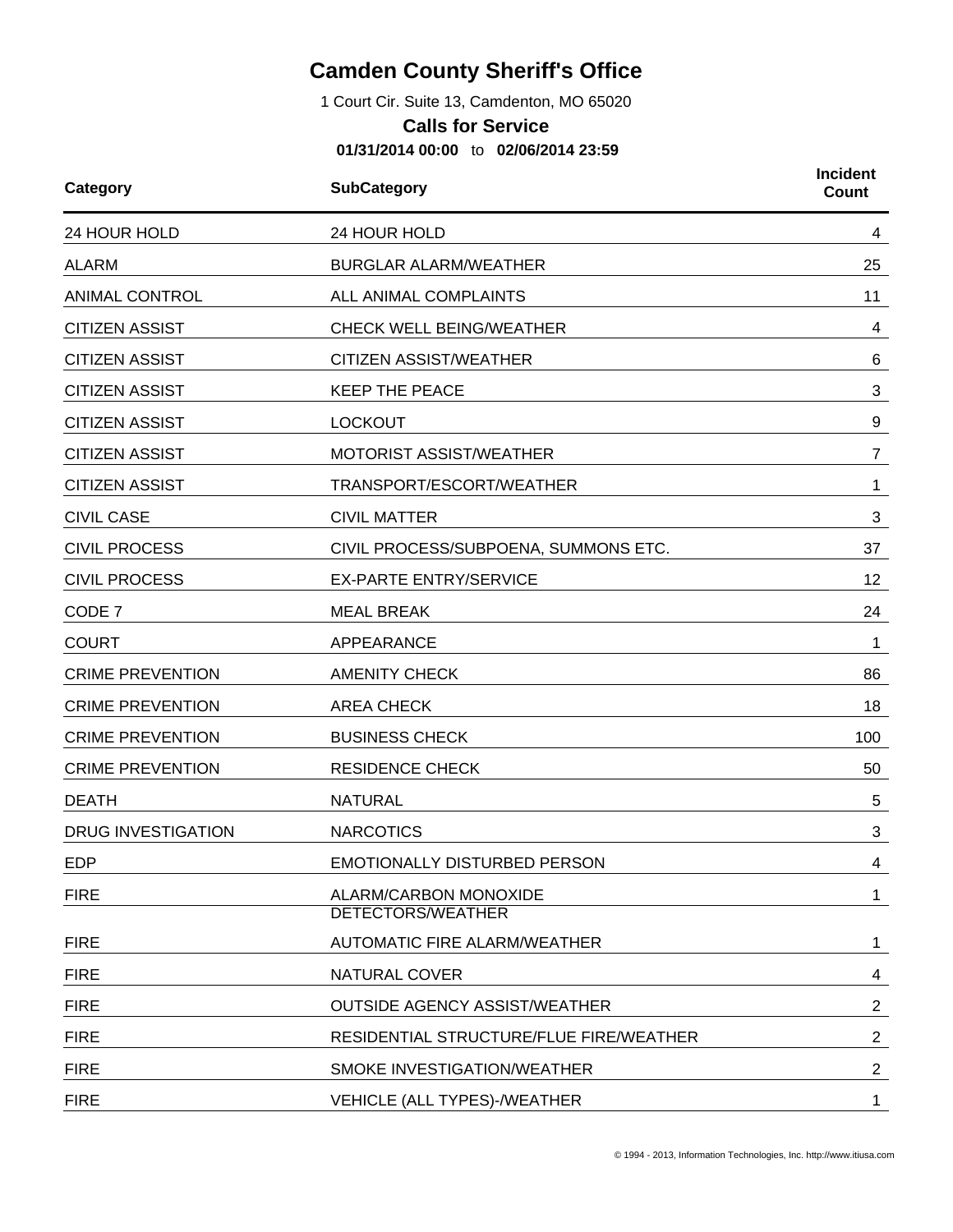| Category                     | <b>SubCategory</b>                    | <b>Incident</b><br>Count |
|------------------------------|---------------------------------------|--------------------------|
| <b>FOLLOW UP</b>             | ALL FOLLOW UP CALLS/REPORTS           | 6                        |
| <b>JAIL</b>                  | ALL JAIL INCIDENTS/ACTIVITIES         | 1                        |
| <b>JUVENILE</b>              | JUVENILE CALLS/COMPLAINTS             | 6                        |
| <b>JUVENILE</b>              | <b>RUNAWAYS</b>                       | $\overline{2}$           |
| <b>MEDICAL</b>               | <b>EMERGENCY CONDITION/WEATHER</b>    | 40                       |
| <b>MEDICAL</b>               | NON-EMERGENCY CONDITION/WEATHER       | 3                        |
| <b>MISC</b>                  | NON-INCIDENTS/TRAINING/REPORT WRITING | 15                       |
| <b>MISSING PERSONS</b>       | JUVENILE/WEATHER                      | 1                        |
| <b>MVA</b>                   | <b>INJURY/WEATHER</b>                 | 8                        |
| <b>MVA</b>                   | NON-INJURY/WEATHER                    | 23                       |
| <b>OTHER</b>                 | UNCLASSIFIED CALLS                    | $\overline{c}$           |
| <b>OUTSIDE AGENCY ASSIST</b> | ASSISTING OTHER AGENCIES              | 14                       |
| <b>OUTSIDE AGENCY ASSIST</b> | <b>DFS INVEST ASSIST</b>              | 3                        |
| <b>PERSONS</b>               | <b>ASSAULT</b>                        | 1                        |
| <b>PERSONS</b>               | <b>DISTURBANCE</b>                    | 3                        |
| <b>PERSONS</b>               | DOMESTIC VIOLENCE CALLS               | 8                        |
| <b>PERSONS</b>               | <b>EX-PARTE VIOLATIONS</b>            | 1                        |
| <b>PERSONS</b>               | <b>HARRASMENT</b>                     | 5                        |
| <b>PERSONS</b>               | PEDESTRIAN CHECK                      | 5                        |
| <b>PRISONER</b>              | <b>TRANSPORT</b>                      | 8                        |
| <b>PROPERTY CRIMES</b>       | <b>BURGLARY</b>                       | 1                        |
| <b>PROPERTY CRIMES</b>       | <b>FORGERY</b>                        | 1                        |
| <b>PROPERTY CRIMES</b>       | LARCENY/STEALING                      | 13                       |
| <b>PROPERTY CRIMES</b>       | <b>LOST/RECOVERED ITEMS</b>           | $\overline{2}$           |
| <b>PROPERTY CRIMES</b>       | PROPERTY DAMAGE                       | 5                        |
| <b>PROPERTY CRIMES</b>       | <b>TRESPASSING</b>                    | 4                        |
| <b>SPECIAL DETAIL</b>        | <b>SPECIAL DETAIL</b>                 | 4                        |
| <b>SUSPICIOUS ACTIVITY</b>   | <b>ALL TYPES</b>                      | 22                       |
| <b>TEST</b>                  | <b>TEST</b>                           | 1                        |
| <b>TRAFFIC</b>               | ABANDONED VEHICLES/WEATHER            | $\overline{c}$           |
| <b>TRAFFIC</b>               | <b>C&amp;I DRIVING COMPLAINTS</b>     | 5                        |
| <b>TRAFFIC</b>               | ROAD HAZARD/BLOCKED-/WEATHER          | 10 <sub>1</sub>          |